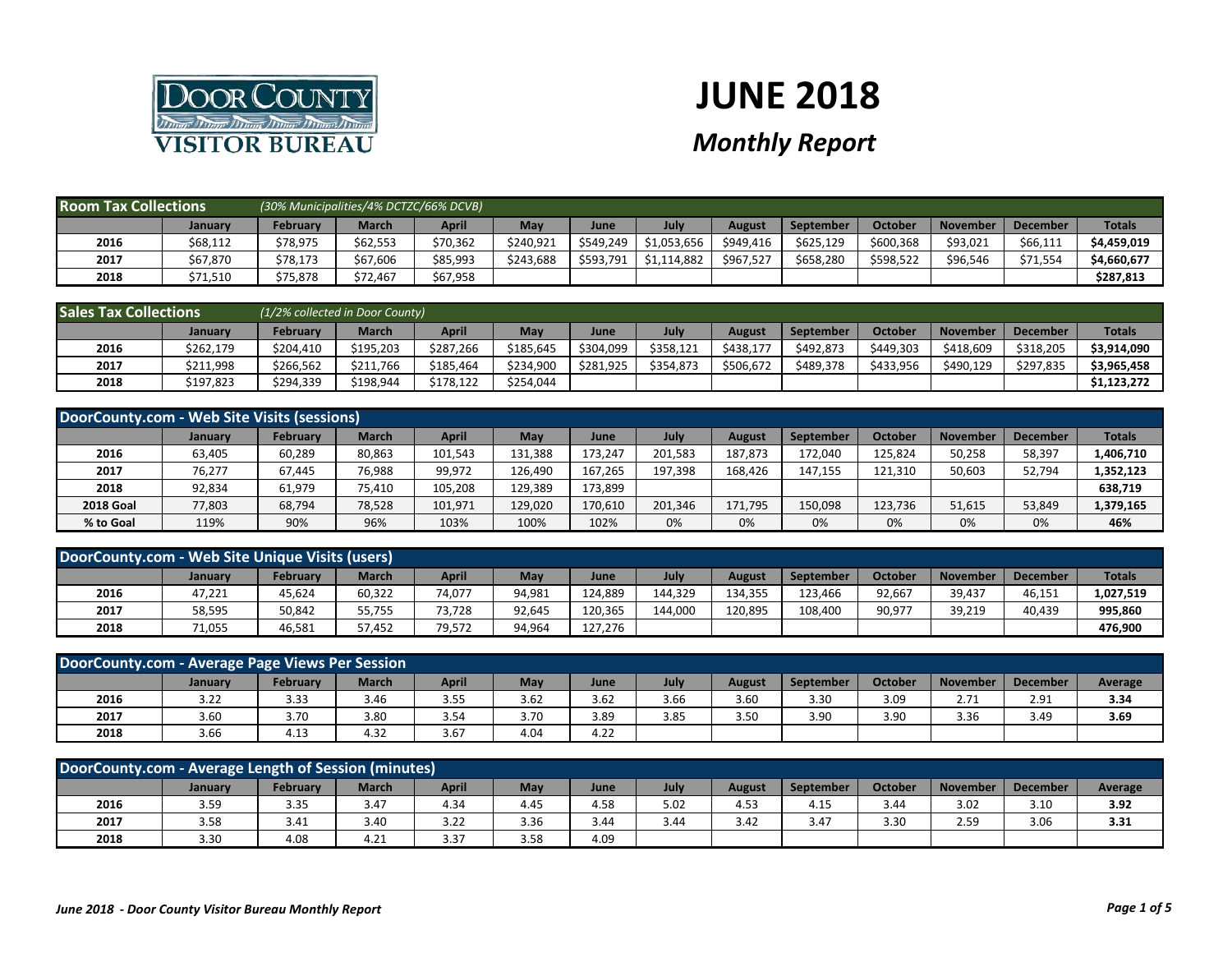| DoorCounty.com - Mobile Web Site Useage |         |          |              |              |        |             |         |               |                  |         |                 |                 |               |
|-----------------------------------------|---------|----------|--------------|--------------|--------|-------------|---------|---------------|------------------|---------|-----------------|-----------------|---------------|
|                                         | January | February | <b>March</b> | <b>April</b> | May    | <b>June</b> | July    | <b>August</b> | <b>September</b> | October | <b>November</b> | <b>December</b> | <b>Totals</b> |
| 2016                                    | 30,943  | 31,015   | 39,684       | 50,397       | 69.140 | 91,729      | 114.452 | 103.485       | 103.174          | 73,631  | 26,980          | 31,466          | 766,096       |
| 2017                                    | 38,705  | 35,937   | 29,911       | 57,049       | 51.721 | 95,896      | 102,656 | 102,829       | 90,935           | 77,295  | 30,030          | 32,231          | 745,195       |
| 2018                                    | 42.449  | 26,734   | 29,564       | 50,331       | 57,122 | 75,947      |         |               |                  |         |                 |                 | 282,147       |

| DoorCounty.com - Top Ten Most Requested Pages for the Month | <b>JUNE 2018</b>               |                                           |
|-------------------------------------------------------------|--------------------------------|-------------------------------------------|
| 1) /Home                                                    | 5) /stay/hotel-motel-inn       | 9) /stay/cottage-house                    |
| 2) / experience/events                                      | 6) /experience                 | 10)/experience/scenic-attractions/beaches |
| 3) /discover/guides-and-reports/visitor-guide               | 7) /discover/washington-island |                                           |
| $(4)$ /stay                                                 | 8) /interactive-map            |                                           |
|                                                             |                                |                                           |
| DoorCounty.com - Top Ten Sources for the Month              | <b>JUNE 2018</b>               |                                           |
|                                                             |                                |                                           |

| 1) Google/organic                   | 5) google/cpc              | 9) Pandora/Audio Companion Banner |
|-------------------------------------|----------------------------|-----------------------------------|
| 2) (direct)/(None)                  | 6) vahoo/organic           | 10) Facebook/Facebook Ad          |
| 3) Door County Visitor Bureau/email | 7) Tapad/Branding Banners  |                                   |
| 4) bing/organic                     | 8) m.facebook.com/referral |                                   |

| <b>Social Media: Facebook</b> |                |                 |              |              |           |           |           |               |                  |                |                 |                 |                    |
|-------------------------------|----------------|-----------------|--------------|--------------|-----------|-----------|-----------|---------------|------------------|----------------|-----------------|-----------------|--------------------|
| <b>Impressions</b>            | <b>January</b> | February        | <b>March</b> | <b>April</b> | May       | June      | July      | <b>August</b> | <b>September</b> | <b>October</b> | <b>November</b> | <b>December</b> | <b>Totals</b>      |
| 2016                          | 994,271        | 1,014,098       | 758,324      | 1,194,643    | 1,530,365 | 1,611,401 | 2,131,033 | 2,262,757     | 3,573,818        | 3,378,374      | 1,313,169       | 1,228,910       | 20,991,163         |
| 2017                          | 1,730,644      | 1,649,293       | 1,603,254    | 2,687,615    | 2,259,999 | 1,435,229 | 1,284,035 | 3,663,514     | 2,488,993        | 2,534,517      | 2,129,113       | 3,660,362       | 27,126,568         |
| 2018                          | 3,072,518      | 1,743,557       | 1,360,982    | 3,018,045    | 2,080,138 | 1,732,189 |           |               |                  |                |                 |                 | 13,007,429         |
| <b>Post Views</b>             | <b>January</b> | February        | <b>March</b> | April        | May       | June      | July      | <b>August</b> | September        | October        | <b>November</b> | <b>December</b> | <b>Totals</b>      |
| 2016                          | 780,727        | 773,366         | 581,832      | 855,534      | 1,164,837 | 1,281,364 | 1,480,357 | 1,559,301     | 2,824,540        | 2,534,054      | 910,455         | 817,399         | 15,563,766         |
| 2017                          | 1,103,020      | 1,043,540       | 938,185      | 1,891,205    | 1,540,501 | 1,434,702 | 1,368,385 | 1,745,392     | 1,347,353        | 1,574,426      | 1,312,850       | 1,860,703       | 17,160,262         |
| 2018                          | 1,837,851      | 957,819         | 716,837      | 2,280,877    | 1,633,103 | 1,104,744 |           |               |                  |                |                 |                 | 8,531,231          |
| <b>Page Views</b>             | <b>January</b> | <b>February</b> | <b>March</b> | <b>April</b> | May       | June      | July      | <b>August</b> | September        | <b>October</b> | <b>November</b> | <b>December</b> | <b>Totals</b>      |
| 2016                          | 112,475        | 103,983         | 87,177       | 153,588      | 172,031   | 113,158   | 233,864   | 369,832       | 311,572          | 335,892        | 272,806         | 317,219         | 2,583,597          |
| 2017                          | 381,660        | 362,131         | 333,465      | 348,118      | 312,141   | 231,287   | 460,568   | 539,086       | 409,225          | 479,657        | 393,911         | 670,987         | 4,922,236          |
| 2018                          | 546,738        | 532,621         | 619,271      | 449,081      | 326,313   | 491,332   |           |               |                  |                |                 |                 | 2,965,356          |
| <b>Engagement</b>             | January        | <b>February</b> | <b>March</b> | <b>April</b> | May       | June      | July      | <b>August</b> | September        | <b>October</b> | <b>November</b> | <b>December</b> | <b>Totals</b>      |
| 2016                          | 28,766         | 20,520          | 15,324       | 31,493       | 34,883    | 34,678    | 65,406    | 43,487        | 79,971           | 61,204         | 30,010          | 25,511          | 471,253            |
| 2017                          | 39,773         | 43,991          | 32,927       | 43,020       | 31,885    | 41,407    | 39,918    | 60,790        | 49,173           | 49,598         | 33,445          | 66,286          | 532,213            |
| 2018                          | 65,342         | 38,704          | 52,436       | 56,031       | 42,198    | 51,562    |           |               |                  |                |                 |                 | 306,273            |
| <b>2018 Goal</b>              | 40,966         | 45,311          | 33,915       | 43,880       | 32,842    | 42,235    | 41,116    | 62,614        | 50,648           | 51,085         | 34,448          | 68,275          | 547,335            |
| % to Goal                     | 160%           | 85%             | 155%         | 128%         | 128%      | 122%      | 0%        | 0%            | 0%               | 0%             | 0%              | 0%              | 56%                |
| <b>Likes</b>                  | January        | February        | <b>March</b> | <b>April</b> | May       | June      | July      | <b>August</b> | September        | <b>October</b> | <b>November</b> | <b>December</b> | <b>Year Growth</b> |
| 2016                          | 72,921         | 73,486          | 74,087       | 75,303       | 76,495    | 77,563    | 81,042    | 82,364        | 84,598           | 86,485         | 86,912          | 87,148          | 20%                |
| 2017                          | 87,739         | 88,349          | 88,780       | 89,837       | 91,086    | 92,516    | 93,673    | 94,867        | 97,690           | 99,648         | 100,489         | 101,720         | 16%                |
| 2018                          | 103,071        | 103,645         | 104,109      | 105,529      | 106,857   | 107,747   |           |               |                  |                |                 |                 |                    |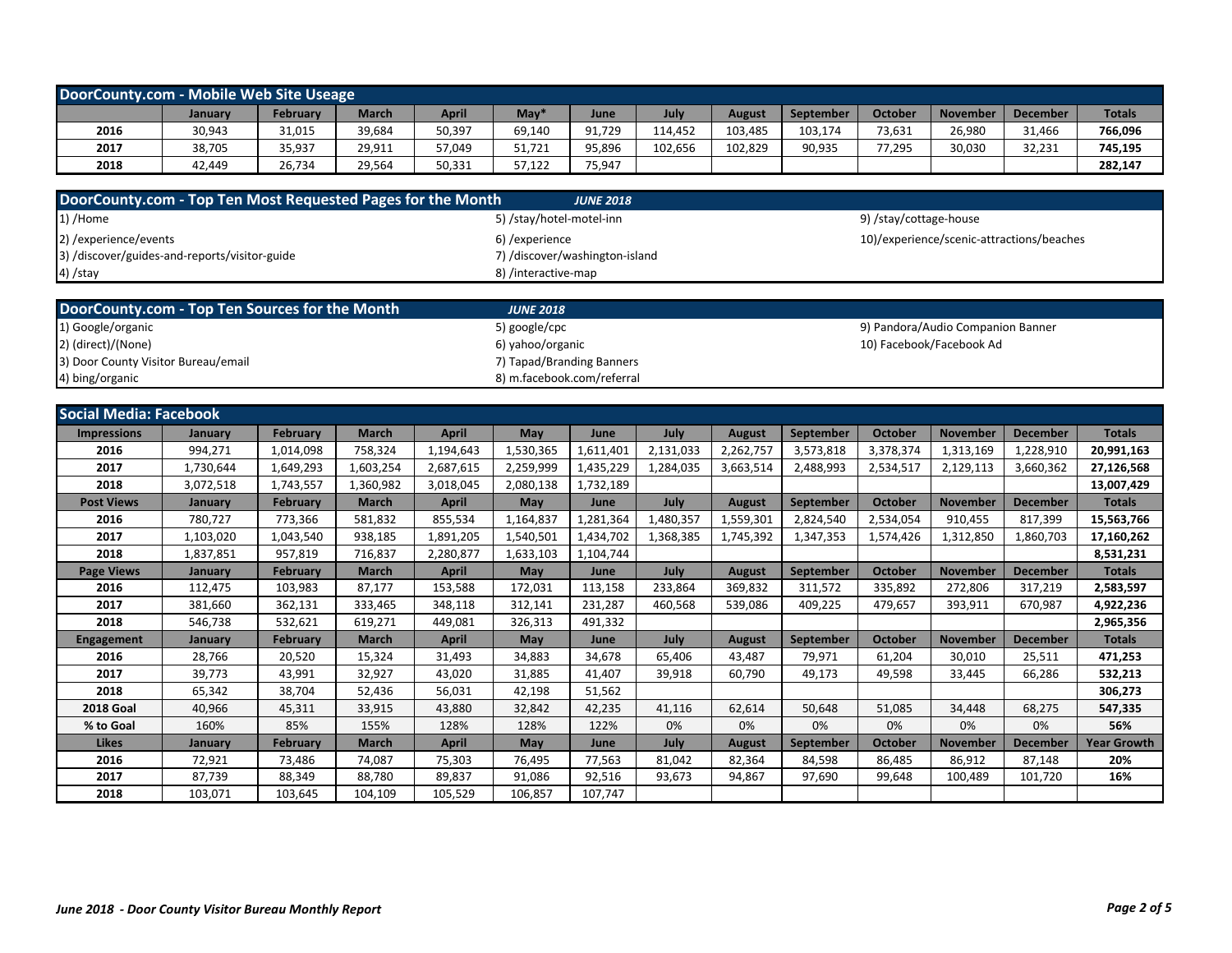| Social Media: Instagram |                |          |              |              |        |             |        |        |                  |         |                 |                 |                    |
|-------------------------|----------------|----------|--------------|--------------|--------|-------------|--------|--------|------------------|---------|-----------------|-----------------|--------------------|
| <b>Followers</b>        | <b>January</b> | February | <b>March</b> | <b>April</b> | May    | June        | July   | August | September        | October | <b>November</b> | <b>December</b> | <b>Year Growth</b> |
| 2017                    | 19,129         | 19,735   | 20,390       | 21,199       | 20,955 | 21,616      | 22,336 | 23,170 | 24,454           | 25,758  | 26,662          | 27,252          | 42%                |
| 2018                    | 28,530         | 29,300   | 29,800       | 30,900       | 31,738 | 32,601      |        |        |                  |         |                 |                 |                    |
| <b>Comment Likes</b>    | <b>January</b> | February | <b>March</b> | <b>April</b> | May    | <b>June</b> | July   | August | <b>September</b> | October | <b>November</b> | <b>December</b> | <b>Total</b>       |
| 2017                    | 13,320         | 10,969   | 10,416       | 11,025       | 18,711 | 14,257      | 25,873 | 45,631 | 30,539           | 35,793  | 28,211          | 28,914          | 273,659            |
| 2018                    | 45,098         | 42,117   | 29,993       | 27,800       | 35,035 | 26,126      |        |        |                  |         |                 |                 | 206,169            |
| <b>2018 Goal</b>        | 13,720         | 11,298   | 10,728       | 11,356       | 19,272 | 14,685      | 26,649 | 47,000 | 31,455           | 36,867  | 29,057          | 29,781          | 281,868            |
| % to Goal               | 329%           | 373%     | 280%         | 245%         | 182%   | 178%        | 0%     | 0%     | 0%               | 0%      | 0%              | 0%              | 73%                |

|                    | Social Media: Twitter |                 |              |              |         |         |        |        |                  |         |                 |                 |                    |  |
|--------------------|-----------------------|-----------------|--------------|--------------|---------|---------|--------|--------|------------------|---------|-----------------|-----------------|--------------------|--|
| <b>Followers</b>   | <b>January</b>        | <b>February</b> | <b>March</b> | <b>April</b> | May     | June    | July   | August | <b>September</b> | October | <b>November</b> | <b>Decembe</b>  | <b>Year Growth</b> |  |
| 2016               | 4,411                 | 4,459           | 4,547        | 4,588        | 4,661   | 4,760   | 4,878  | 4,955  | 5,019            | 5,068   | 5,600           | 5,120           | 16%                |  |
| 2017               | 5,201                 | 5,264           | 5,368        | 5,439        | 5,531   | 5,674   | 5,731  | 5,858  | 5,947            | 6,034   | 6,067           | 6,062           | 15%                |  |
| 2018               | 6,114                 | 6,178           | 6,225        | 6,271        | 6,315   | 6,378   |        |        |                  |         |                 |                 |                    |  |
| <b>Impressions</b> | <b>January</b>        | <b>February</b> | March        | <b>April</b> | May     | June    | July   | August | <b>September</b> | October | <b>November</b> | <b>December</b> | <b>Totals</b>      |  |
| 2016               | 108,000               | 90,700          | 121,000      | 62,800       | 105,000 | 141,000 | 94,300 | 80,700 | 76,900           | 77,600  | 161,619         | 288,285         | 1,407,904          |  |
| 2017               | 51,700                | 50,300          | 52,500       | 22,600       | 23,800  | 50,100  | 48,700 | 63,300 | 50,900           | 42,000  | 41,000          | 36,600          | 533,500            |  |
| 2018               | 40,100                | 36,800          | 20,300       | 22,100       | 13,900  | 33,000  |        |        |                  |         |                 |                 | 166,200            |  |
| <b>2018 Goal</b>   | 53,251                | 51,809          | 54,075       | 23,278       | 24,514  | 51,603  | 50,161 | 65,199 | 53,427           | 43,100  | 43,100          | 37,698          | 551,215            |  |
| % to Goal          | 75%                   | 71%             | 38%          | 95%          | 57%     | 64%     | 0%     | 0%     | 0%               | 0%      | 0%              | 0%              | 30%                |  |

| <b>Pay-Per-Click Results</b> |         |          |              |              |        |       |       |        |           |         |                 |                 |               |
|------------------------------|---------|----------|--------------|--------------|--------|-------|-------|--------|-----------|---------|-----------------|-----------------|---------------|
|                              | January | February | <b>March</b> | <b>April</b> | May    | June  | July  | August | September | October | <b>November</b> | <b>December</b> | <b>Totals</b> |
| 2016                         | 2,577   | 5,584    | 7,131        | 8,905        | 14,312 | 5,161 | 1,365 | 8,939  | 9,289     | 1,357   | 831             | 477             | 65,928        |
| 2017                         | 3,316   | 4,711    | 4,356        | 7,920        | 9,886  | 7,837 | 6,338 | 5,409  | 8,916     | 4,210   | 2.745           | 2,697           | 68,341        |
| 2018                         | 2,988   | 2,652    | 3,614        | 4,174        | 5,418  | 5,418 |       |        |           |         |                 |                 | 24,264        |

| Door County E-Newsletter - Number of E-Mail Subscribers |         |                 |              |             |         |         |         |        |           |         |                 |                 |                    |
|---------------------------------------------------------|---------|-----------------|--------------|-------------|---------|---------|---------|--------|-----------|---------|-----------------|-----------------|--------------------|
|                                                         | Januarv | <b>February</b> | <b>March</b> | <b>Apri</b> | May     | June    | July    | August | September | October | <b>November</b> | <b>December</b> | <b>Year Growth</b> |
| 2017                                                    | 190,046 | 190,194         | 190,242      | 190,260     | 190.445 | 196,070 | 200,066 | 201,81 | 208,021   | 209,186 | 212,923         | 215.634         | 13%                |
| 2018                                                    | 217,799 | 217.426         | 219,282      | 219,506     | 223.269 | 225,545 |         |        |           |         |                 |                 |                    |

| Door County E-Newsletter - Open Rates |                |                                                           |              |        |        |        |        |               |           |         |          |                 |         |
|---------------------------------------|----------------|-----------------------------------------------------------|--------------|--------|--------|--------|--------|---------------|-----------|---------|----------|-----------------|---------|
|                                       | <b>January</b> | <b>February</b>                                           | <b>March</b> | April  | May    | June   | July   | <b>August</b> | September | October | November | <b>December</b> | Average |
| 2016                                  | 23.32%         | 20.69%                                                    | 22.05%       | 29.88% | 30.54% | 29.73% | 31.08% | 26.95%        | 29.14%    | 26.27%  | 22.19%   | 21.70%          | 26.13%  |
| 2017                                  | 19.00%         | 18.40%                                                    | 20.00%       | 20.30% | 22.10% | 26.90% | 21.25% | 22.15%        | 23.93%    | 23.25%  | 20.78%   | 17.39%          | 21.29%  |
| 2018                                  | 20.73%         | 18.86%                                                    | 20.03%       | 24.67% | 21.24% | 23.08% |        |               |           |         |          |                 |         |
|                                       |                | *New deployment platform and template introduced for 2017 |              |        |        |        |        |               |           |         |          |                 |         |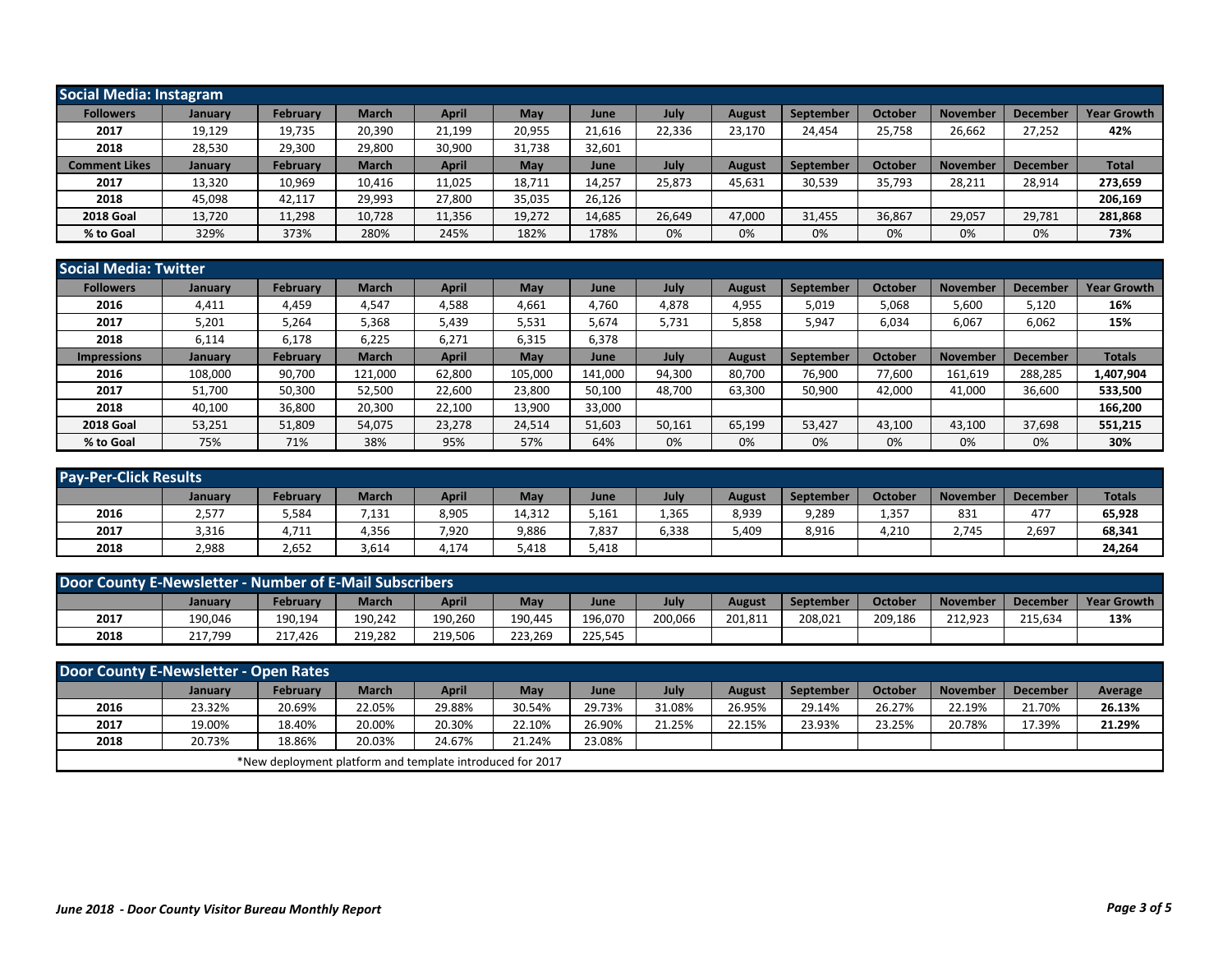| Door County E-Newsletter - Click Thru's |                |                                                           |       |       |       |       |       |               |                  |         |                 |                 |         |
|-----------------------------------------|----------------|-----------------------------------------------------------|-------|-------|-------|-------|-------|---------------|------------------|---------|-----------------|-----------------|---------|
|                                         | <b>January</b> | February                                                  | March | April | May   | June  | July  | <b>August</b> | <b>September</b> | October | <b>November</b> | <b>December</b> | Average |
| 2016                                    | 3.53%          | 1.82%                                                     | 3.22% | 3.58% | 4.18% | 3.37% | 3.90% | 2.71%         | 3.63%            | 3.11%   | 1.66%           | 1.72%           | 3.04%   |
| 2017                                    | 1.38%          | 1.44%                                                     | 2.46% | 2.54% | 2.97% | 3.33% | 3.21% | 3.25%         | 3.95%            | 3.41%   | 79%.            | 4.40%           | 2.84%   |
| 2018                                    | 2.42%          | 4.45%                                                     | 2.07% | 4.67% | 3.11% | 3.69% |       |               |                  |         |                 |                 |         |
|                                         |                | *New deployment platform and template introduced for 2017 |       |       |       |       |       |               |                  |         |                 |                 |         |

| <b>Advertising - Gross Impressions</b> |           |                 |              |            |            |            |           |           |                  |           |                 |                 |                        |
|----------------------------------------|-----------|-----------------|--------------|------------|------------|------------|-----------|-----------|------------------|-----------|-----------------|-----------------|------------------------|
|                                        | January   | <b>February</b> | <b>March</b> | April      | May        | June       | July      | August    | <b>September</b> | October   | <b>November</b> | <b>December</b> | <b>Total</b>           |
| 2016                                   | 599,103   | 54.767          | 613,755      | 2.418.226  | 3.905.652  | 7,792,796  | 157.356   | 5,096,104 | 4.521.300        | 3.376.859 | 745,927         | 599.977         | 35,881,822             |
| 2017                                   | 985,753   | 833.234         | 1,013,617    | 7.603.408  | 21.657.197 | 8,729,671  | 3,703,971 | 5,517,368 | 30.509.295       | 5,855,064 | 2,353,032       | 1,925,577       | 90,687,187             |
| 2018                                   | 1,544,151 | 845,954         | 309,135      | 11.518.385 | 10,069,500 | 10,964,047 |           |           |                  |           |                 |                 | 35.251.172.00 <b> </b> |

| <b>Advertising - Media Placed 2018</b> |          |          |         |          |           |           |         |                  |           |         |          |                 |              |
|----------------------------------------|----------|----------|---------|----------|-----------|-----------|---------|------------------|-----------|---------|----------|-----------------|--------------|
|                                        | January  | Februarv | March   | April    | May       | June      | Juh     | August           | September | Octobe. | November | <b>December</b> | <b>Total</b> |
| <b>Total Paid</b>                      | \$13,555 | \$9,886  | \$7,219 | \$80,254 | \$154,174 | \$113,035 |         |                  |           |         |          |                 | \$378.123    |
| <b>Co-Op Dollars</b>                   | \$2,075  | \$2,500  | 51,950  | \$3,650  | \$5,056   | \$5,025   | \$6,637 | ¢7 11'<br>21.114 |           |         |          |                 | \$34,005     |

| <b>Online Video Views</b> (includes YouTube channels, Vimeo channel and live or embedded Facebook videos featuring DCVB video content such as Explore The Door, Our Door County, AskDoCo, aerial videos, TV ads, etc) |         |                 |              |         |         |         |         |         |           |         |          |                 |               |
|-----------------------------------------------------------------------------------------------------------------------------------------------------------------------------------------------------------------------|---------|-----------------|--------------|---------|---------|---------|---------|---------|-----------|---------|----------|-----------------|---------------|
|                                                                                                                                                                                                                       | January | <b>February</b> | <b>March</b> | April   | May     | June    | July    | August  | September | October | November | <b>December</b> | <b>Totals</b> |
| 2016                                                                                                                                                                                                                  | 27.083  | 22.279          | 41.152       | 44.323  | 159.171 | 103.794 | 93.713  | 200,640 | 59.224    | 104.412 | 46.546   | 36,831          | 939,168       |
| 2017                                                                                                                                                                                                                  | 108,900 | 58,593          | 230,569      | 93,567  | 310,189 | 108.740 | 156.202 | 273,789 | 131.248   | 67,796  | 30,235   | 118,576         | 1,688,404     |
| 2018                                                                                                                                                                                                                  | 209.008 | 64.757          | 115.746      | 149.384 | 163.922 | 179.972 |         |         |           |         |          |                 | 882,789       |

| <b>Media Marketing Program - Impressions</b> |                |                 |              |            |            |            |            |               |            |            |                 |                 |               |
|----------------------------------------------|----------------|-----------------|--------------|------------|------------|------------|------------|---------------|------------|------------|-----------------|-----------------|---------------|
|                                              | <b>January</b> | <b>February</b> | <b>March</b> | April      | Mav        | June       | July       | <b>August</b> | September  | October    | <b>November</b> | <b>December</b> | <b>Totals</b> |
| 2016                                         | 767,047        | 4,699,826       | 39,967,510   | 24,274,037 | 16.899.042 | 31.660.644 | 16,773,144 | 36,910,747    | 13,325,257 | 65,351,054 | 16,580,936      | 134.684.186     | 401,893,430   |
| 2017                                         | 1,622,190      | 23,245,548      | 46,255,024   | 59,347,949 | 63,113,257 | 471,473    | 9.467.495  | 12,243,846    | 9,599,786  | 43,134,997 | 25,556,173      | 20,199,694      | 314,257,432   |
| 2018                                         | 28,732,589     | 1,167,205       | 11,962,094   | 2,748,491  | 24,027,022 | 5.410.708  |            |               |            |            |                 |                 | 74,048,109    |
| <b>2018 Goal</b>                             | 17,721,602     | 15,698,403      | 31,791,266   | 27,335,006 | 22,590,866 | 24,368,782 | 30,670,553 | 30,799,275    | 18,825,760 | 86,966,427 | 15,205,237      | 36,454,027      | 358,427,204   |
| % to Goal                                    | 162%           | 7%              | 38%          | 10%        | 106%       | 22%        | 0%         | 0%            | 0%         | 0%         | 0%              | 0%              | 21%           |

| Media Marketing Program - Visiting Journalists |         |                 |              |              |      |         |      |               |           |         |                 |                 |               |
|------------------------------------------------|---------|-----------------|--------------|--------------|------|---------|------|---------------|-----------|---------|-----------------|-----------------|---------------|
|                                                | January | <b>February</b> | <b>March</b> | <b>April</b> | May  | June    | July | <b>August</b> | September | October | <b>November</b> | <b>December</b> | <b>Totals</b> |
| 2016                                           |         | ∸∸              |              |              | ᆠ    | 16      |      | 13            |           | 14      |                 |                 | 72            |
| 2017                                           |         |                 |              |              |      | 16      |      | 15            |           | 12      |                 |                 | 72            |
| 2018                                           |         |                 |              |              | 13   | 15<br>ᅩ |      |               |           |         |                 |                 | 37            |
| <b>2018 Goal</b>                               | 10      |                 |              |              | 10   | 24      |      | 10            |           | 12      |                 |                 | 70            |
| % to Goal                                      | 90%     |                 |              |              | 130% | 63%     | 0%   | 0%            |           | 0%      |                 |                 | 53%           |

| <b>Media Marketing Program - Ad Value Equivalency (AVE)</b> |           |                 |              |              |             |           |           |           |           |           |                 |           |               |
|-------------------------------------------------------------|-----------|-----------------|--------------|--------------|-------------|-----------|-----------|-----------|-----------|-----------|-----------------|-----------|---------------|
|                                                             | January   | <b>February</b> | <b>March</b> | <b>April</b> | May         | June      | July      | August    | September | October   | <b>November</b> | December  | <b>Totals</b> |
| 2016                                                        | \$147,959 | \$94,919        | \$200,684    | \$186,717    | \$296,988   | \$87,288  | \$133,852 | \$242.453 | \$264.471 | \$136.292 | \$163,845       | \$282,954 | \$2,238,422   |
| 2017                                                        | \$84,480  | \$358,050       | \$249,878    | \$323,850    | \$1,422,511 | \$98,393  | \$42.510  | \$176,288 | \$62,018  | \$133.193 | \$125.645       | \$165,135 | \$3,241,951   |
| 2018                                                        | \$551,054 | \$22,137        | \$92,975     | \$230,303    | \$9,231     | \$134,446 |           |           |           |           |                 |           | \$1,040,146   |